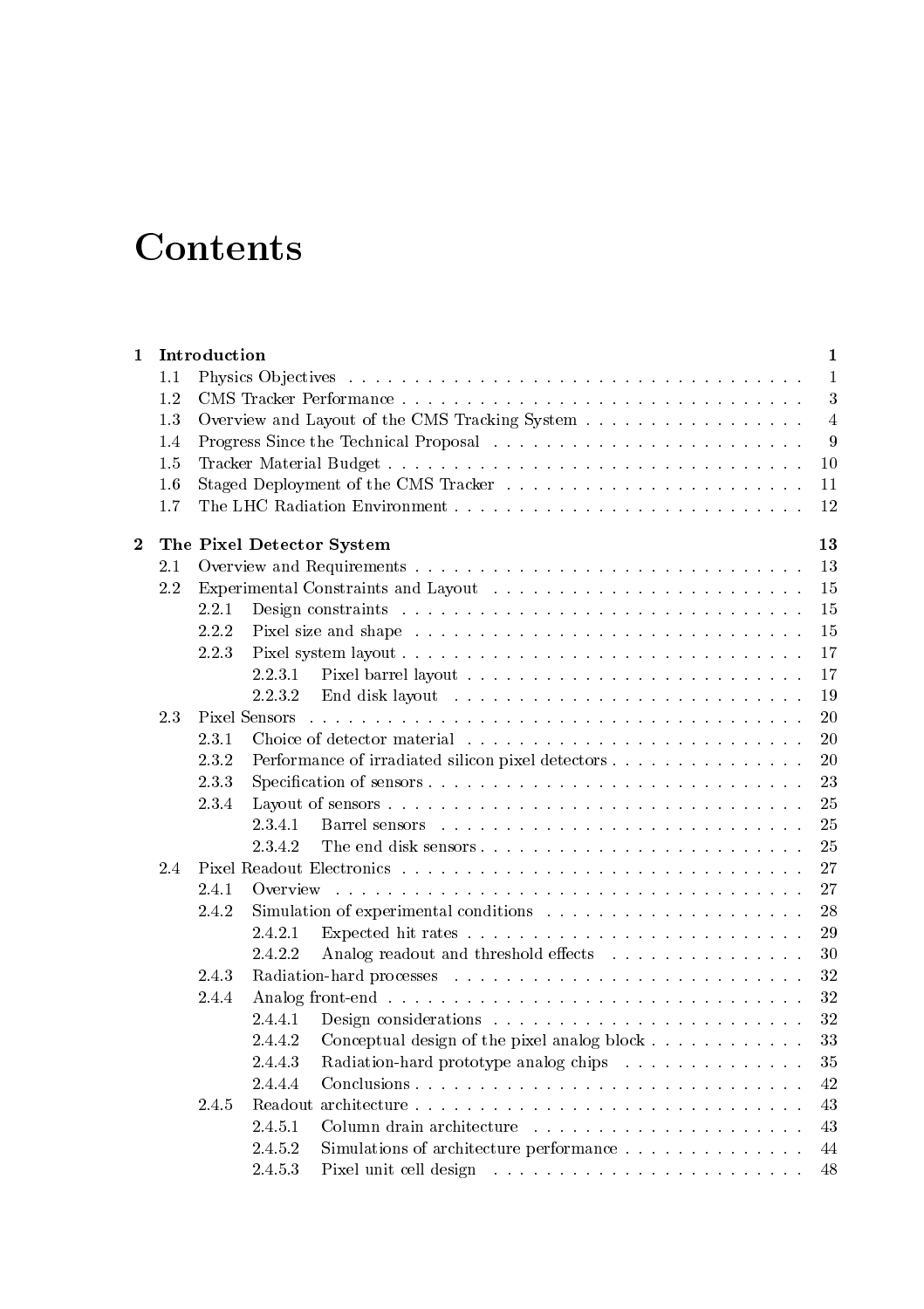|     |       | 2.4.5.4                                                                                                                                                                                                                                                | 49 |
|-----|-------|--------------------------------------------------------------------------------------------------------------------------------------------------------------------------------------------------------------------------------------------------------|----|
|     |       | 2.4.5.5<br>Radiation-hard prototype readout chips                                                                                                                                                                                                      | 51 |
|     |       | 2.4.5.6                                                                                                                                                                                                                                                | 55 |
|     |       | 2.4.5.7<br>Front-end system set-up, control and monitoring                                                                                                                                                                                             | 60 |
|     | 2.4.6 | Conceptual design of full pixel readout chip                                                                                                                                                                                                           | 61 |
|     | 2.4.7 | Low voltage power and bias voltage distribution $\ldots \ldots \ldots \ldots$                                                                                                                                                                          | 63 |
| 2.5 |       |                                                                                                                                                                                                                                                        | 63 |
|     | 2.5.1 |                                                                                                                                                                                                                                                        | 64 |
|     | 2.5.2 |                                                                                                                                                                                                                                                        | 65 |
|     | 2.5.3 |                                                                                                                                                                                                                                                        | 66 |
|     |       | 2.5.3.1                                                                                                                                                                                                                                                | 66 |
|     |       | 2.5.3.2                                                                                                                                                                                                                                                | 66 |
|     |       |                                                                                                                                                                                                                                                        |    |
|     |       | 2.5.3.3                                                                                                                                                                                                                                                | 67 |
|     |       | 2.5.3.4                                                                                                                                                                                                                                                | 68 |
|     | 2.5.4 |                                                                                                                                                                                                                                                        | 68 |
| 2.6 |       |                                                                                                                                                                                                                                                        | 69 |
|     | 2.6.1 |                                                                                                                                                                                                                                                        | 69 |
|     | 2.6.2 |                                                                                                                                                                                                                                                        | 69 |
|     | 2.6.3 |                                                                                                                                                                                                                                                        | 70 |
|     |       | 2.6.3.1<br>The blade                                                                                                                                                                                                                                   | 70 |
|     |       | 2.6.3.2                                                                                                                                                                                                                                                | 72 |
|     |       | 2.6.3.3                                                                                                                                                                                                                                                | 73 |
|     | 2.6.4 | Cooling<br>a construction of the construction of the construction of the construction of the construction of the construction                                                                                                                          | 74 |
| 2.7 |       |                                                                                                                                                                                                                                                        | 75 |
| 2.8 |       |                                                                                                                                                                                                                                                        | 77 |
| 2.9 |       |                                                                                                                                                                                                                                                        | 78 |
|     | 2.9.1 |                                                                                                                                                                                                                                                        | 78 |
|     | 2.9.2 |                                                                                                                                                                                                                                                        | 79 |
|     |       |                                                                                                                                                                                                                                                        |    |
| 3   |       | The Silicon Strip Tracker                                                                                                                                                                                                                              | 81 |
| 3.1 |       |                                                                                                                                                                                                                                                        | 81 |
| 3.2 |       |                                                                                                                                                                                                                                                        | 81 |
|     | 3.2.1 |                                                                                                                                                                                                                                                        | 81 |
|     | 3.2.2 |                                                                                                                                                                                                                                                        | 83 |
|     |       | 3.2.2.1<br>Pattern recognition and momentum measurement                                                                                                                                                                                                | 83 |
|     |       | Tracking efficiency and vertex capability<br>3.2.2.2                                                                                                                                                                                                   | 84 |
|     |       | 3.2.2.3                                                                                                                                                                                                                                                | 84 |
| 3.3 |       |                                                                                                                                                                                                                                                        | 85 |
|     | 3.3.1 |                                                                                                                                                                                                                                                        | 85 |
|     |       | 3.3.1.1                                                                                                                                                                                                                                                | 85 |
|     |       | 3.3.1.2                                                                                                                                                                                                                                                | 85 |
|     |       | 3.3.1.3                                                                                                                                                                                                                                                | 86 |
|     | 3.3.2 | Design choices<br><u>. A series and a series are a series and a series and a series and a series and a series and a series and a series and a series and a series and a series of the series of the series of the series of the series of the seri</u> | 86 |
|     |       | 3.3.2.1                                                                                                                                                                                                                                                | 86 |
|     |       | 3.3.2.2                                                                                                                                                                                                                                                | 86 |
|     |       | 3.3.2.3                                                                                                                                                                                                                                                | 87 |
|     |       | 3.3.2.4                                                                                                                                                                                                                                                | 87 |
|     |       |                                                                                                                                                                                                                                                        |    |
|     |       | 3.3.2.5                                                                                                                                                                                                                                                | 87 |
|     |       | 3.3.2.6<br>Alignment and mechanical stability                                                                                                                                                                                                          | 87 |
|     | 3.3.3 |                                                                                                                                                                                                                                                        | 88 |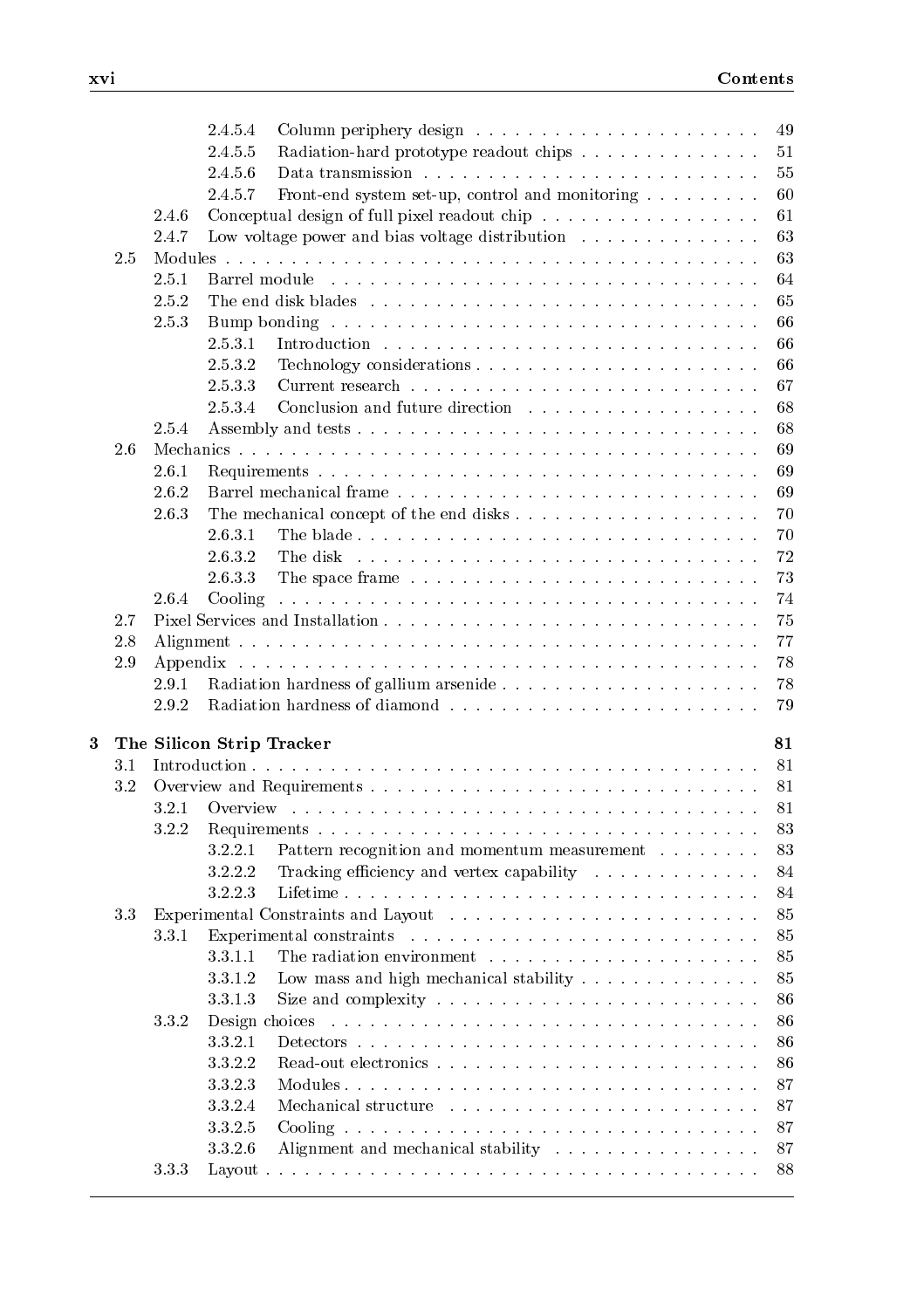|     |                | 88<br>3.3.3.1                                                                                                  |
|-----|----------------|----------------------------------------------------------------------------------------------------------------|
|     |                | 3.3.3.2<br>92<br>The end-cap detector $\ldots \ldots \ldots \ldots \ldots \ldots \ldots \ldots$                |
| 3.4 |                | 93                                                                                                             |
|     | 3.4.1          | 93                                                                                                             |
|     |                | 3.4.1.1<br>93                                                                                                  |
|     |                | 3.4.1.2<br>94                                                                                                  |
|     | 3.4.2          | 97                                                                                                             |
|     | 3.4.3          | 98                                                                                                             |
|     | 3.4.4          | 100                                                                                                            |
|     | 3.4.5          | 103                                                                                                            |
|     |                | 3.4.5.1<br>Test beam results                                                                                   |
|     | 3.4.6          |                                                                                                                |
|     |                | 3.4.6.1<br>Signal to noise ratio $\ldots \ldots \ldots \ldots \ldots \ldots \ldots \ldots \ldots \ldots 111$   |
|     |                | 3.4.6.2<br>3.4.6.3                                                                                             |
|     |                | Response function and spatial resolution 118                                                                   |
|     |                | 3.4.6.4<br>Data with low momentum particles $\ldots \ldots \ldots \ldots \ldots 121$                           |
|     | 3.4.7          |                                                                                                                |
| 3.5 | 3.5.1          |                                                                                                                |
|     |                |                                                                                                                |
|     | 3.5.2          |                                                                                                                |
|     | 3.5.3          |                                                                                                                |
|     | 3.5.4<br>3.5.5 |                                                                                                                |
| 3.6 |                | 129                                                                                                            |
|     |                |                                                                                                                |
|     | 3.6.1<br>3.6.2 | 129                                                                                                            |
|     | 3.6.3          |                                                                                                                |
|     | 3.6.4          |                                                                                                                |
|     |                |                                                                                                                |
|     | 3.6.5          |                                                                                                                |
|     | 3.6.6<br>3.6.7 |                                                                                                                |
|     | 3.6.8          |                                                                                                                |
|     |                | -140                                                                                                           |
|     |                |                                                                                                                |
| 3.7 | 3.6.9          | Quality control and tests $\ldots \ldots \ldots \ldots \ldots \ldots \ldots \ldots \ldots \ldots 144$          |
|     | 3.7.1          |                                                                                                                |
|     | 3.7.2          |                                                                                                                |
|     | 3.7.3          |                                                                                                                |
|     | 3.7.4          |                                                                                                                |
|     |                | 3.7.4.1                                                                                                        |
|     |                | 3.7.4.2<br>Fabrication and assembly $\ldots \ldots \ldots \ldots \ldots \ldots \ldots \ldots 151$              |
|     | 3.7.5          | -153                                                                                                           |
|     |                | 3.7.5.1                                                                                                        |
|     |                | 3.7.5.2<br>Supporting disks $\ldots \ldots \ldots \ldots \ldots \ldots \ldots \ldots \ldots \ldots \ldots 153$ |
|     |                | 3.7.5.3<br>156                                                                                                 |
|     |                | 3.7.5.4<br>156                                                                                                 |
|     | 3.7.6          |                                                                                                                |
| 3.8 |                |                                                                                                                |
| 3.9 |                |                                                                                                                |
|     | 3.9.1          |                                                                                                                |
|     |                |                                                                                                                |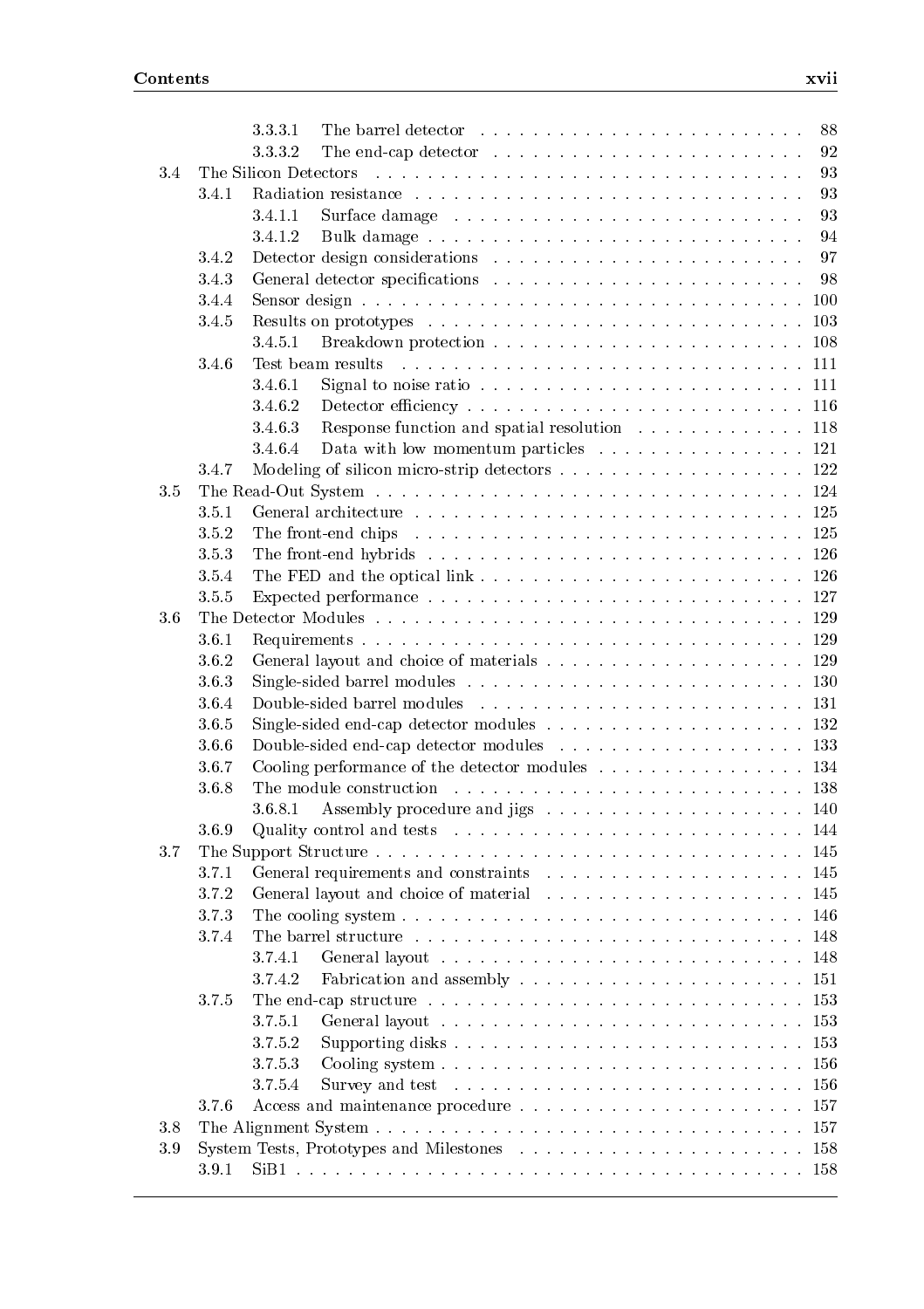|   |     |       | 3.9.1.1          |                                                                                            | -158       |
|---|-----|-------|------------------|--------------------------------------------------------------------------------------------|------------|
|   |     |       | 3.9.1.2          | Support structure $\ldots \ldots \ldots \ldots \ldots \ldots \ldots \ldots \ldots 159$     |            |
|   |     |       | 3.9.1.3          |                                                                                            |            |
|   |     |       | 3.9.1.4          | The cooling system $\ldots \ldots \ldots \ldots \ldots \ldots \ldots \ldots \ldots 159$    |            |
|   |     |       | 3.9.1.5          |                                                                                            |            |
|   |     |       | 3.9.1.6          |                                                                                            | 160        |
|   |     |       | 3.9.1.7          | Production of the carbon fiber frames                                                      | 161        |
|   |     |       | 3.9.1.8          |                                                                                            | 161        |
|   |     |       | 3.9.1.9          |                                                                                            | 163        |
|   |     |       | 3.9.1.10         | Wheel assembly $\dots \dots \dots \dots \dots \dots \dots \dots \dots \dots$               | 163        |
|   |     | 3.9.2 | SiF1             |                                                                                            | 163        |
|   |     |       | 3.9.2.1          |                                                                                            | 163        |
|   |     |       | 3.9.2.2          |                                                                                            | 165        |
|   |     |       | 3.9.2.3          |                                                                                            | 166        |
|   |     |       | 3.9.2.4          | DAQ system $\ldots \ldots \ldots \ldots \ldots \ldots \ldots \ldots \ldots \ldots$         | 167        |
|   |     |       | 3.9.2.5          |                                                                                            | 167        |
|   |     |       | 3.9.2.6          | Performance of the cooling system 168                                                      |            |
| 4 |     |       | The MSGC Tracker |                                                                                            | 171        |
|   | 4.1 |       |                  |                                                                                            | 171        |
|   | 4.2 |       |                  | Experimental Constraints, Layout and Specifications 172                                    |            |
|   | 4.3 |       |                  | Detecting Elements: the Micro Strip Gas Chamber 173                                        |            |
|   |     | 4.3.1 |                  |                                                                                            |            |
|   |     | 4.3.2 |                  | Basic detector properties and substrate characteristic 175                                 |            |
|   |     |       | 4.3.2.1          |                                                                                            |            |
|   |     |       | 4.3.2.2          |                                                                                            |            |
|   |     |       | 4.3.2.3          |                                                                                            |            |
|   |     |       | 4.3.2.4          | Electric field configuration $\ldots \ldots \ldots \ldots \ldots \ldots \ldots \ldots 178$ |            |
|   |     |       | 4.3.2.5          |                                                                                            | 180        |
|   |     |       | 4.3.2.6          |                                                                                            | 180        |
|   |     |       | 4.3.2.7          | Signal cross-talk $\ldots \ldots \ldots \ldots \ldots \ldots \ldots \ldots \ldots$         | 181        |
|   |     |       | 4.3.2.8          | Choice of the gas mixture $\ldots \ldots \ldots \ldots \ldots \ldots \ldots$               | 183        |
|   |     |       | 4.3.2.9          |                                                                                            |            |
|   |     | 4.3.3 |                  |                                                                                            | -184       |
|   |     |       | 4.3.3.1          |                                                                                            |            |
|   |     |       | 4.3.3.2          |                                                                                            | 186        |
|   |     |       | 4.3.3.3          |                                                                                            | 186        |
|   |     |       | 4.3.3.4          | Response to heavily ionising particles and to high rates of charged                        |            |
|   |     |       | 4.3.3.5          |                                                                                            | 194        |
|   |     |       | 4.3.3.6          |                                                                                            | 195        |
|   |     |       | 4.3.3.7          | Induced activation of MSGC material with thermal neutrons $\,$                             | 196        |
|   |     |       | 4.3.3.8          | Summary of operation requirements and design criteria                                      | 197        |
|   |     | 4.3.4 |                  | Detector performances for single track reconstruction                                      | 198        |
|   |     |       | 4.3.4.1          | Spatial resolution and track efficiency                                                    | 198        |
|   |     |       | 4.3.4.2          |                                                                                            | <b>200</b> |
|   |     |       | 4.3.4.3          | Barrel MSGC: uniformity of response and edge effects                                       | 202        |
|   |     |       | 4.3.4.4          | Forward MSGC: uniformity of response and edge effects                                      | 202        |
|   | 4.4 |       |                  |                                                                                            | 205        |
|   |     | 4.4.1 |                  |                                                                                            |            |
|   |     |       |                  |                                                                                            |            |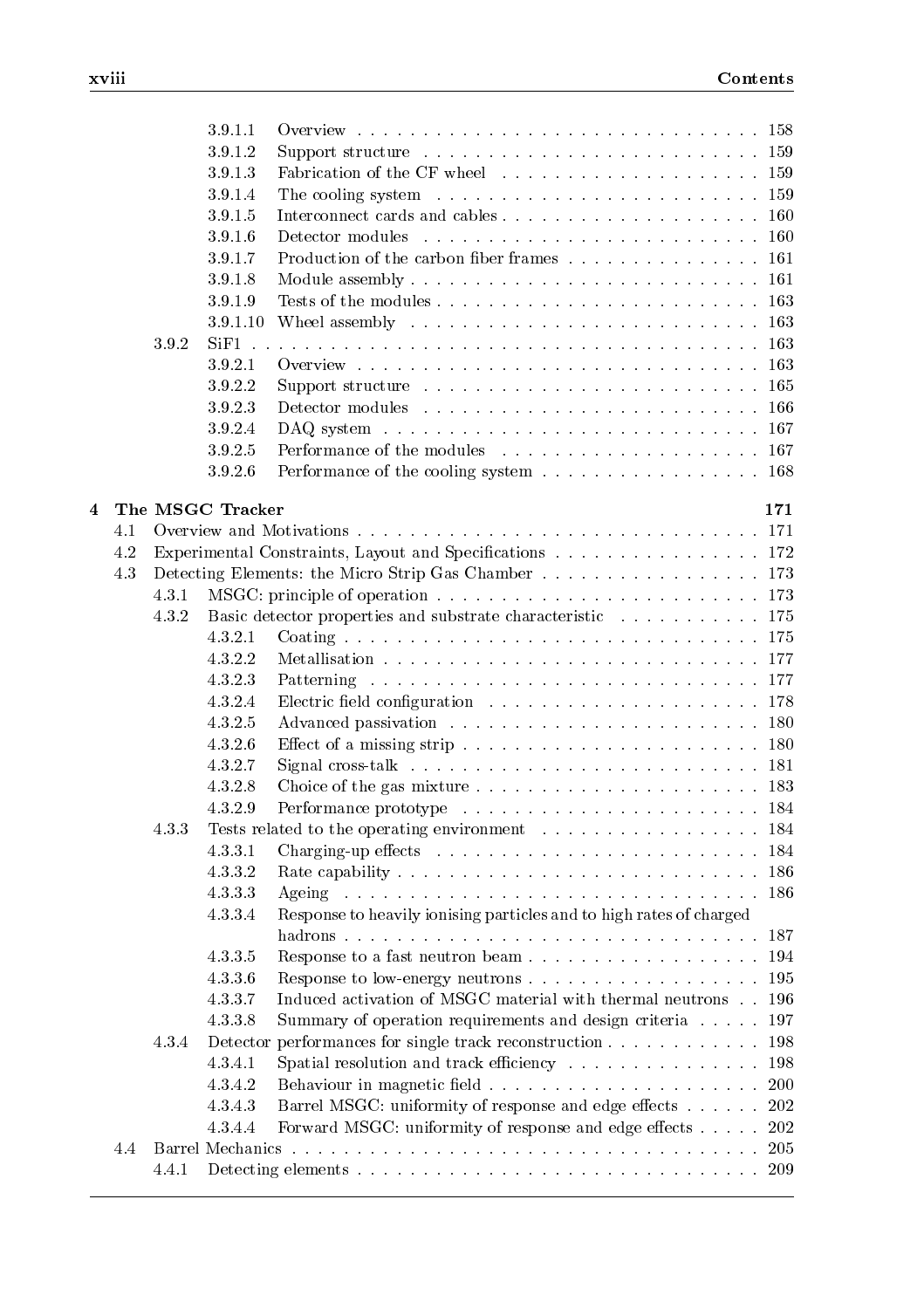|     |       | 4.4.1.1 |                                                                                                  |
|-----|-------|---------|--------------------------------------------------------------------------------------------------|
|     |       | 4.4.1.2 |                                                                                                  |
|     |       | 4.4.1.3 | FEA and the thermomechanical distortions 215                                                     |
|     | 4.4.2 |         |                                                                                                  |
|     |       | 4.4.2.1 | The rod concept $\ldots \ldots \ldots \ldots \ldots \ldots \ldots \ldots \ldots \ldots 216$      |
|     |       | 4.4.2.2 | Layout of gas pipes and cables $\ldots \ldots \ldots \ldots \ldots \ldots \ldots 217$            |
|     |       | 4.4.2.3 | Cooling system and pipe layout 218                                                               |
|     |       | 4.4.2.4 | FEA and mechanical behaviour 219                                                                 |
|     | 4.4.3 |         |                                                                                                  |
|     |       | 4.4.3.1 | The wheel elements $\ldots \ldots \ldots \ldots \ldots \ldots \ldots \ldots \ldots 220$          |
|     |       | 4.4.3.2 | Rod positioning and fixing method $\ldots \ldots \ldots \ldots \ldots 222$                       |
|     |       | 4.4.3.3 |                                                                                                  |
|     |       | 4.4.3.4 | Wheel support system $\ldots \ldots \ldots \ldots \ldots \ldots \ldots \ldots 224$               |
|     |       | 4.4.3.5 |                                                                                                  |
|     | 4.4.4 |         |                                                                                                  |
|     | 4.4.5 |         | Experimental tests and prototype performances 226                                                |
|     |       | 4.4.5.1 | Cooling efficiency of the readout electronics system $\ldots$ 226                                |
|     |       | 4.4.5.2 | Mechanical precision under thermal cycling 227                                                   |
|     |       | 4.4.5.3 | Experimental tests on coolant distribution $\ldots \ldots \ldots \ldots 227$                     |
|     |       | 4.4.5.4 |                                                                                                  |
| 4.5 |       |         |                                                                                                  |
|     | 4.5.1 |         |                                                                                                  |
|     |       | 4.5.1.1 | Substrate specification and dimension 232                                                        |
|     |       | 4.5.1.2 | The detector modules $\ldots \ldots \ldots \ldots \ldots \ldots \ldots \ldots 233$               |
|     |       | 4.5.1.3 |                                                                                                  |
|     |       | 4.5.1.4 |                                                                                                  |
|     |       | 4.5.1.5 |                                                                                                  |
|     | 4.5.2 |         |                                                                                                  |
|     |       | 4.5.2.1 | The mechanical layout $\ldots \ldots \ldots \ldots \ldots \ldots \ldots \ldots \ldots$ 236       |
|     |       | 4.5.2.2 |                                                                                                  |
|     | 4.5.3 |         |                                                                                                  |
|     |       | 4.5.3.1 | The cooling distribution $\ldots \ldots \ldots \ldots \ldots \ldots \ldots \ldots 238$           |
|     |       | 4.5.3.2 | The gas distribution $\ldots \ldots \ldots \ldots \ldots \ldots \ldots \ldots \ldots \ldots 239$ |
| 4.6 |       |         | Barrel MSGC Manufacturing and Assembly Sequence  240                                             |
|     | 4.6.1 |         |                                                                                                  |
|     |       | 4.6.1.1 | Module production and assembly procedure<br>240                                                  |
|     |       | 4.6.1.2 | Quality control and acceptance test $\ldots \ldots \ldots \ldots \ldots 241$                     |
|     |       | 4.6.1.3 |                                                                                                  |
|     | 4.6.2 |         |                                                                                                  |
|     |       | 4.6.2.1 | Rod production and assembly procedure<br>242                                                     |
|     |       | 4.6.2.2 | Mechanical precision acceptance tests 243                                                        |
|     |       | 4.6.2.3 | Assembly of the module on the rod 243                                                            |
|     | 4.6.3 |         | 245                                                                                              |
|     |       | 4.6.3.1 | Disk manufacture and assembly $\ldots \ldots \ldots \ldots \ldots \ldots$<br>245                 |
|     |       | 4.6.3.2 | Cylinder and panel manufacture 246                                                               |
|     |       | 4.6.3.3 | Wheel assembly $\ldots \ldots \ldots \ldots \ldots \ldots \ldots \ldots \ldots \ldots 247$       |
|     |       | 4.6.3.4 | 248                                                                                              |
| 4.7 |       |         | Forward MSGC Manufacturing and Assembly Sequence<br>249                                          |
|     | 4.7.1 |         |                                                                                                  |
|     |       | 4.7.1.1 |                                                                                                  |
|     |       |         |                                                                                                  |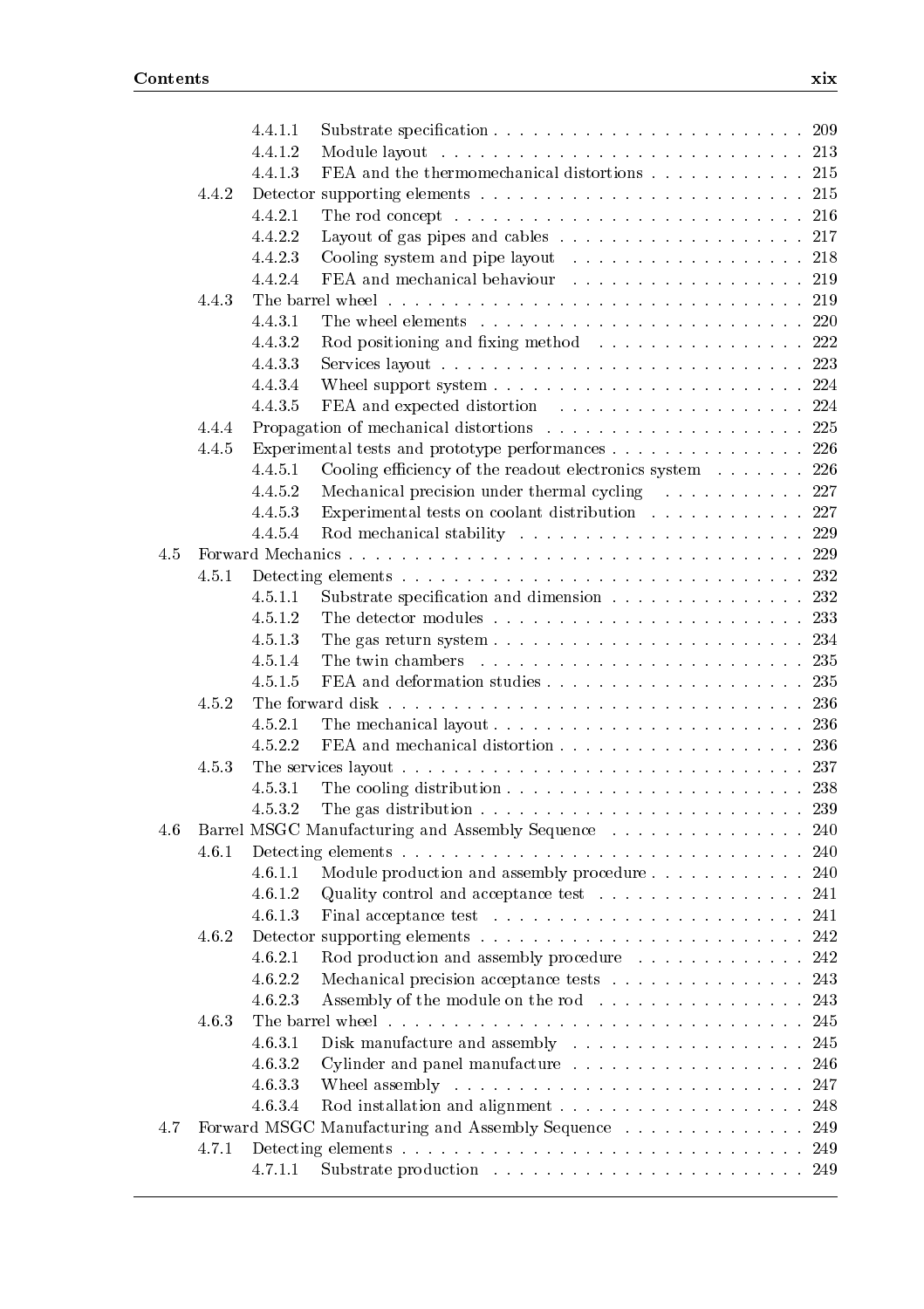|          |     |           | 4.7.1.2<br>Quality control and acceptance tests $\ldots \ldots \ldots \ldots \ldots 249$                                     |     |
|----------|-----|-----------|------------------------------------------------------------------------------------------------------------------------------|-----|
|          |     | 4.7.2     |                                                                                                                              |     |
|          |     |           | 4.7.2.1<br>Production of mechanical elements 250                                                                             |     |
|          |     |           | 4.7.2.2<br>Substrate positioning system and tooling 250                                                                      |     |
|          |     |           | 4.7.2.3                                                                                                                      |     |
|          |     |           | 4.7.2.4<br>Final detector module assembly procedure 253                                                                      |     |
|          |     |           | 4.7.2.5<br>Final testing procedure of detector module 254                                                                    |     |
|          |     |           | 4.7.2.6<br>Assembly of detector modules on the disk 254                                                                      |     |
|          |     | 4.7.3     |                                                                                                                              |     |
|          |     |           | 4.7.3.1                                                                                                                      |     |
|          |     |           | 4.7.3.2<br>Final assembly into a super-module 256                                                                            |     |
|          | 4.8 |           | From the TDR to the Beginning of Construction 257                                                                            |     |
|          | 4.9 |           |                                                                                                                              |     |
|          |     |           |                                                                                                                              |     |
| $\bf{5}$ |     |           | <b>Microstrip Tracker Electronics</b>                                                                                        | 261 |
|          | 5.1 |           |                                                                                                                              |     |
|          |     | 5.1.1     |                                                                                                                              |     |
|          |     | $5.1.2\,$ |                                                                                                                              |     |
|          |     | 5.1.3     |                                                                                                                              |     |
|          | 5.2 |           |                                                                                                                              |     |
|          |     | 5.2.1     |                                                                                                                              |     |
|          |     | 5.2.2     |                                                                                                                              |     |
|          |     | 5.2.3     |                                                                                                                              |     |
|          | 5.3 |           |                                                                                                                              |     |
|          |     | 5.3.1     |                                                                                                                              |     |
|          |     | 5.3.2     | APV <sub>6</sub>                                                                                                             |     |
|          |     |           | 5.3.2.1                                                                                                                      |     |
|          |     |           | 5.3.2.2                                                                                                                      |     |
|          |     |           | 5.3.2.3<br>Error conditions $\ldots \ldots \ldots \ldots \ldots \ldots \ldots \ldots \ldots \ldots 271$                      |     |
|          |     |           | 5.3.2.4                                                                                                                      |     |
|          |     |           | 5.3.2.5                                                                                                                      |     |
|          |     |           | 5.3.2.6                                                                                                                      |     |
|          |     |           | 5.3.2.7                                                                                                                      |     |
|          |     |           | 5.3.2.8                                                                                                                      |     |
|          |     | 5.3.3     |                                                                                                                              |     |
|          |     |           | 5.3.3.1                                                                                                                      |     |
|          |     |           | 5.3.3.2<br>Logic and control $\dots \dots \dots \dots \dots \dots \dots \dots \dots \dots$                                   | 277 |
|          |     |           | 5.3.3.3<br>Final assembly $\ldots \ldots \ldots \ldots \ldots \ldots \ldots \ldots \ldots \ldots \ldots 278$                 |     |
|          |     |           | 5.3.3.4                                                                                                                      |     |
|          |     |           | Radiation damage studies of DMILL<br>5.3.3.5                                                                                 | 278 |
|          |     | 5.3.4     |                                                                                                                              | 279 |
|          |     | 5.3.5     |                                                                                                                              |     |
|          |     | 5.3.6     | Front-end hybrid $\ldots \ldots \ldots \ldots \ldots \ldots \ldots \ldots \ldots \ldots \ldots$                              | 281 |
|          | 5.4 |           | Optical Link<br>المتحاولة والمتحاولة والمتحاولة والمتحاولة والمتحاولة والمتحاولة والمتحاولة والمتحاولة والمتحاولة والمتحاولة | 282 |
|          |     | 5.4.1     | System description $\ldots \ldots \ldots \ldots \ldots \ldots \ldots \ldots \ldots \ldots \ldots \ldots 284$                 |     |
|          |     | 5.4.2     |                                                                                                                              | 285 |
|          |     |           | 5.4.2.1                                                                                                                      | 285 |
|          |     |           | 5.4.2.2                                                                                                                      | 287 |
|          |     |           | 5.4.2.3<br>Optical fibre, cables and connectors 287                                                                          |     |
|          |     | 5.4.3     |                                                                                                                              | 288 |
|          |     |           |                                                                                                                              |     |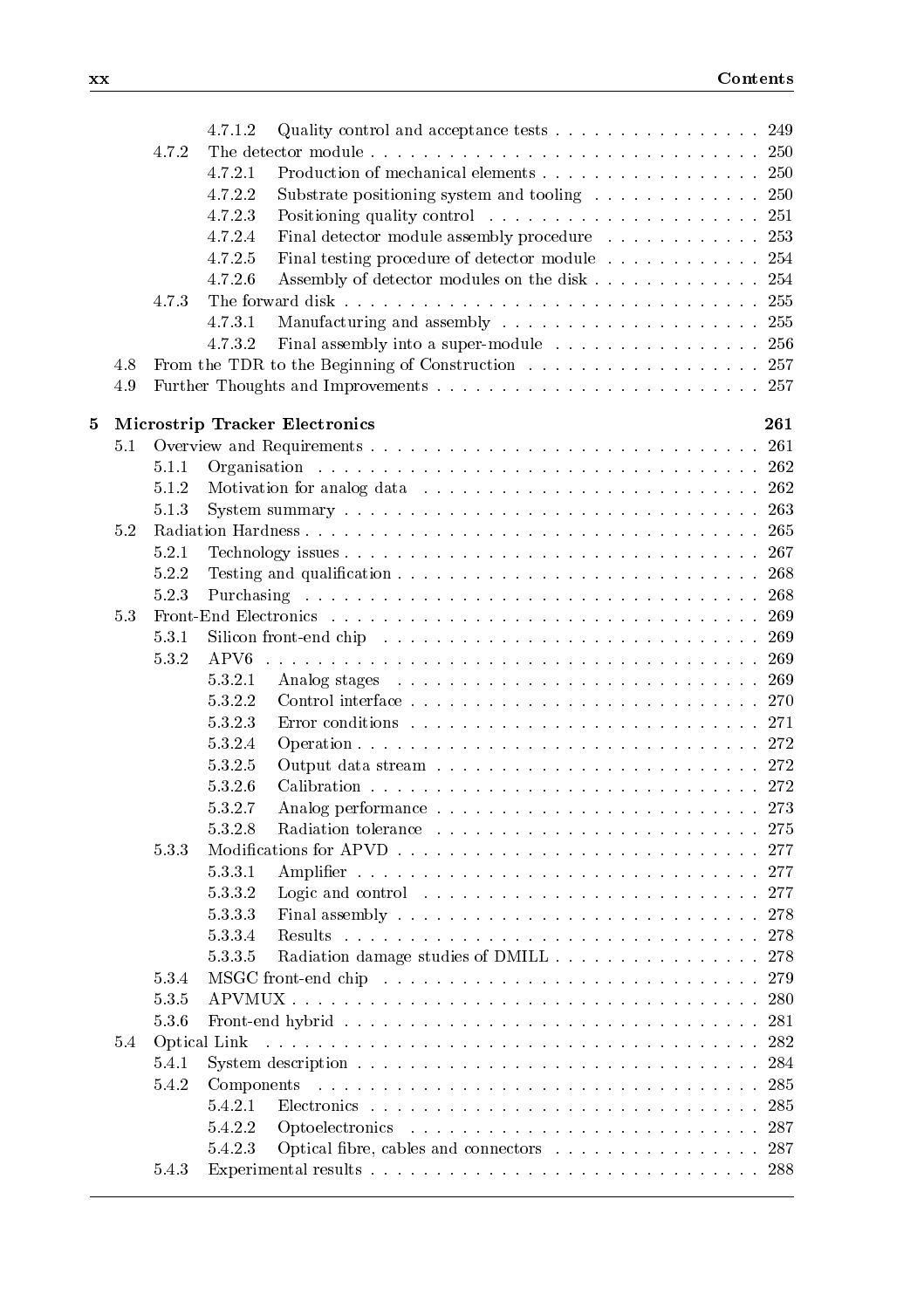|     |       | 5.4.3.1                                                                                                                                   |
|-----|-------|-------------------------------------------------------------------------------------------------------------------------------------------|
|     |       | 5.4.3.2                                                                                                                                   |
|     | 5.4.4 |                                                                                                                                           |
|     |       | 5.4.4.1                                                                                                                                   |
|     |       | 5.4.4.2                                                                                                                                   |
|     |       | 5.4.4.3<br>292                                                                                                                            |
| 5.5 |       |                                                                                                                                           |
|     | 5.5.1 | Introduction                                                                                                                              |
|     |       | 5.5.1.1                                                                                                                                   |
|     |       | ADC and Digital Signal Processing 293<br>5.5.1.2                                                                                          |
|     |       | 5.5.1.3                                                                                                                                   |
|     | 5.5.2 | Interfaces                                                                                                                                |
|     |       | 5.5.2.1<br>298                                                                                                                            |
|     |       | 5.5.2.2                                                                                                                                   |
|     |       | 5.5.2.3                                                                                                                                   |
|     |       | 5.5.2.4<br>Trigger, timing and command interface<br>299                                                                                   |
|     | 5.5.3 | System aspects $\ldots \ldots \ldots \ldots \ldots \ldots \ldots \ldots \ldots \ldots \ldots$<br>300                                      |
|     | 5.5.4 | 300                                                                                                                                       |
|     |       | 5.5.4.1<br>300                                                                                                                            |
|     |       | 5.5.4.2<br>301                                                                                                                            |
|     | 5.5.5 | 302                                                                                                                                       |
| 5.6 |       | 303                                                                                                                                       |
|     | 5.6.1 | 303                                                                                                                                       |
|     | 5.6.2 | 305                                                                                                                                       |
|     | 5.6.3 | 306                                                                                                                                       |
|     | 5.6.4 | 307                                                                                                                                       |
|     | 5.6.5 | 308                                                                                                                                       |
|     | 5.6.6 | 308                                                                                                                                       |
|     |       | 5.6.6.1<br>308                                                                                                                            |
|     |       | 5.6.6.2<br>309                                                                                                                            |
|     |       | 5.6.6.3                                                                                                                                   |
|     |       | 5.6.6.4                                                                                                                                   |
|     | 5.6.7 |                                                                                                                                           |
|     |       | 5.6.7.1<br>DCS overview $\ldots \ldots \ldots \ldots \ldots \ldots \ldots \ldots \ldots \ldots \ldots 312$                                |
|     |       | 5.6.7.2                                                                                                                                   |
|     | 5.6.8 |                                                                                                                                           |
| 5.7 |       | 314                                                                                                                                       |
|     | 5.7.1 | 314                                                                                                                                       |
|     | 5.7.2 | 315                                                                                                                                       |
|     | 5.7.3 | Constraints: magnetic field, radiation background, cable cooling<br>315                                                                   |
|     | 5.7.4 | 316                                                                                                                                       |
| 5.8 |       | 316                                                                                                                                       |
|     | 5.8.1 | MSGC drift HV and silicon bias voltage power supplies<br>317                                                                              |
|     | 5.8.2 | 317                                                                                                                                       |
|     |       | 5.8.2.1<br>318                                                                                                                            |
| 5.9 |       | System Operation<br>المتعاقب والمتعاقب والمتعاقب والمتعاقب والمتعاقب والمتعاقب والمتعاقب والمتعاقب والمتعاقب والمتعاقب والمتعاقبات<br>319 |
|     | 5.9.1 | 319                                                                                                                                       |
|     | 5.9.2 | 322                                                                                                                                       |
|     |       | 5.9.2.1<br>323                                                                                                                            |
|     |       | 5.9.2.2                                                                                                                                   |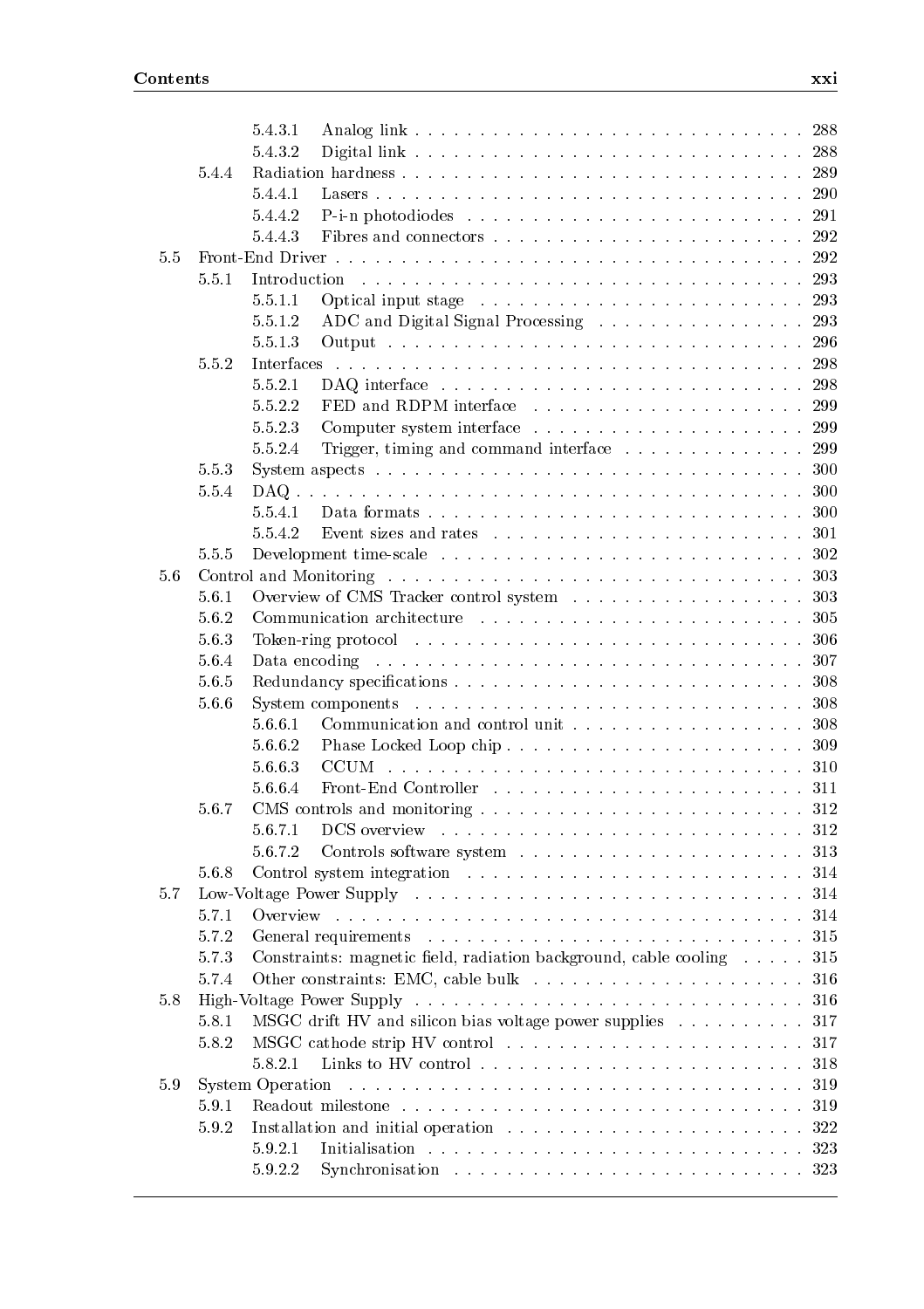|   |     | 5.9.3       |                    | Operational performance contained and such a series and series and series and series are series and series and series are series and series are series and series are series and series are series and series are series and s |     |
|---|-----|-------------|--------------------|--------------------------------------------------------------------------------------------------------------------------------------------------------------------------------------------------------------------------------|-----|
|   |     |             | 5.9.3.1            |                                                                                                                                                                                                                                |     |
|   |     |             | 5.9.3.2            |                                                                                                                                                                                                                                |     |
|   |     | 5.9.4       |                    |                                                                                                                                                                                                                                |     |
|   |     |             |                    |                                                                                                                                                                                                                                |     |
|   |     |             |                    |                                                                                                                                                                                                                                |     |
|   |     |             |                    |                                                                                                                                                                                                                                |     |
|   |     |             |                    | 5.10.3 Control system and DAQ $\ldots \ldots \ldots \ldots \ldots \ldots \ldots \ldots \ldots \ldots \ldots \ldots$                                                                                                            |     |
| 6 |     | Engineering |                    |                                                                                                                                                                                                                                | 329 |
|   | 6.1 | Overview    |                    |                                                                                                                                                                                                                                |     |
|   | 6.2 |             |                    |                                                                                                                                                                                                                                |     |
|   |     | 6.2.1       |                    |                                                                                                                                                                                                                                |     |
|   |     |             | 6.2.1.1            |                                                                                                                                                                                                                                |     |
|   |     |             | 6.2.1.2            |                                                                                                                                                                                                                                |     |
|   |     |             | 6.2.1.3            |                                                                                                                                                                                                                                |     |
|   |     |             | 6.2.1.4            |                                                                                                                                                                                                                                |     |
|   |     | 6.2.2       |                    |                                                                                                                                                                                                                                |     |
|   |     |             | 6.2.2.1            |                                                                                                                                                                                                                                |     |
|   |     |             | 6.2.2.2            |                                                                                                                                                                                                                                |     |
|   |     | 6.2.3       |                    |                                                                                                                                                                                                                                |     |
|   |     |             | 6.2.3.1            | Operating temperatures and thermal separation $\ldots \ldots \ldots$ 331                                                                                                                                                       |     |
|   |     |             | 6.2.3.2            |                                                                                                                                                                                                                                |     |
|   |     |             | 6.2.3.3            | Gas tightness of the MSGC volume 332                                                                                                                                                                                           |     |
|   |     |             | 6.2.3.4            | Pixel detector independent installation and extraction 332                                                                                                                                                                     |     |
|   |     |             | 6.2.3.5            |                                                                                                                                                                                                                                |     |
|   |     |             | 6.2.3.6            |                                                                                                                                                                                                                                | 332 |
|   |     |             | 6.2.3.7            | Support and reference for the Tracker internal alignment system 332                                                                                                                                                            |     |
|   |     |             | 6.2.3.8            |                                                                                                                                                                                                                                |     |
|   |     | 6.2.4       |                    |                                                                                                                                                                                                                                |     |
|   |     |             | 6.2.4.1            |                                                                                                                                                                                                                                |     |
|   |     |             | 6.2.4.2            |                                                                                                                                                                                                                                |     |
|   |     |             | 6.2.4.3            |                                                                                                                                                                                                                                |     |
|   |     |             | 6.2.4.4            |                                                                                                                                                                                                                                |     |
|   |     |             |                    |                                                                                                                                                                                                                                |     |
|   |     |             | 6.2.4.5<br>6.2.4.6 |                                                                                                                                                                                                                                |     |
|   |     |             |                    |                                                                                                                                                                                                                                |     |
|   |     | 6.2.5       |                    |                                                                                                                                                                                                                                | 334 |
|   |     |             | 6.2.5.1            |                                                                                                                                                                                                                                |     |
|   |     |             | 6.2.5.2            |                                                                                                                                                                                                                                |     |
|   |     |             | 6.2.5.3            | Dynamic properties and constraints 335                                                                                                                                                                                         |     |
|   |     | 6.2.6       |                    |                                                                                                                                                                                                                                | 335 |
|   |     |             | 6.2.6.1            |                                                                                                                                                                                                                                | 335 |
|   |     |             | 6.2.6.2            | Basic requirements for structural materials 336                                                                                                                                                                                |     |
|   |     |             | 6.2.6.3            |                                                                                                                                                                                                                                | 337 |
|   |     |             | 6.2.6.4            | Conclusions                                                                                                                                                                                                                    | 339 |
|   |     | 6.2.7       |                    | The central support tube $\ldots \ldots \ldots \ldots \ldots \ldots \ldots \ldots \ldots \ldots \ldots 339$                                                                                                                    |     |
|   |     |             | 6.2.7.1            |                                                                                                                                                                                                                                | 339 |
|   |     |             | 6.2.7.2            |                                                                                                                                                                                                                                | 340 |
|   |     |             | 6.2.7.3            |                                                                                                                                                                                                                                |     |
|   |     |             | 6.2.7.4            |                                                                                                                                                                                                                                |     |
|   |     |             |                    |                                                                                                                                                                                                                                |     |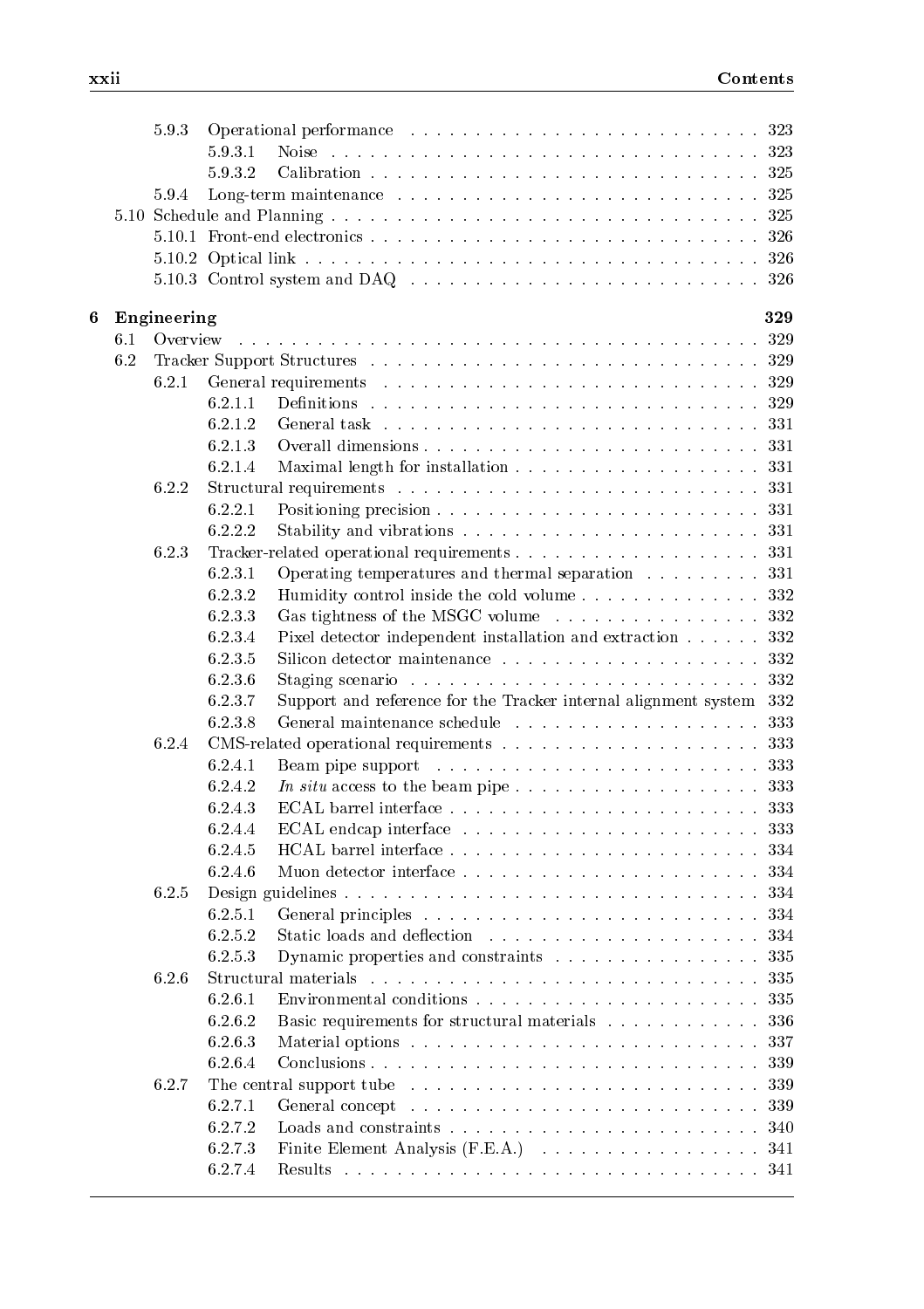|     | 6.2.8 |                                                                                                                                                                                                                                            |
|-----|-------|--------------------------------------------------------------------------------------------------------------------------------------------------------------------------------------------------------------------------------------------|
|     | 6.2.9 |                                                                                                                                                                                                                                            |
|     |       | 6.2.9.1                                                                                                                                                                                                                                    |
|     |       | 6.2.9.2                                                                                                                                                                                                                                    |
|     |       |                                                                                                                                                                                                                                            |
|     |       | 6.2.10.1<br>General characteristics (and all contained a set of the set of the set of the set of the set of the set of the set of the set of the set of the set of the set of the set of the set of the set of the set of the set of the s |
|     |       | 6.2.10.2<br>345                                                                                                                                                                                                                            |
|     |       | The intermediate support $\dots \dots \dots \dots \dots \dots \dots \dots \dots \dots$ 346<br>6.2.10.3                                                                                                                                     |
|     |       | 6.2.10.4<br>The outer support $\dots \dots \dots \dots \dots \dots \dots \dots \dots \dots 346$                                                                                                                                            |
| 6.3 |       |                                                                                                                                                                                                                                            |
|     | 6.3.1 | Overview<br>346                                                                                                                                                                                                                            |
|     | 6.3.2 | 347                                                                                                                                                                                                                                        |
|     | 6.3.3 | 349                                                                                                                                                                                                                                        |
|     |       | 6.3.3.1<br>350                                                                                                                                                                                                                             |
|     |       | 6.3.3.2<br>Silicon cooling system $\ldots \ldots \ldots \ldots \ldots \ldots \ldots \ldots \ldots 352$                                                                                                                                     |
|     |       | 6.3.3.3<br>353                                                                                                                                                                                                                             |
|     | 6.3.4 | 355                                                                                                                                                                                                                                        |
|     | 6.3.5 | 355                                                                                                                                                                                                                                        |
|     | 6.3.6 | 362                                                                                                                                                                                                                                        |
|     | 6.3.7 | Slow controls $\ldots \ldots \ldots \ldots \ldots \ldots \ldots \ldots \ldots \ldots \ldots$<br>362                                                                                                                                        |
|     |       | 362<br>6.3.7.1                                                                                                                                                                                                                             |
|     |       | 6.3.7.2<br>Slow control for the Pixel and Silicon detectors $\dots \dots \dots$<br>363                                                                                                                                                     |
|     |       | Slow control for the MSGC detector $\dots \dots \dots \dots \dots \dots$<br>6.3.7.3<br>364                                                                                                                                                 |
| 6.4 |       | Thermal Screen Between Cold and Warm Volumes 366                                                                                                                                                                                           |
|     | 6.4.1 | 366                                                                                                                                                                                                                                        |
|     | 6.4.2 | 367                                                                                                                                                                                                                                        |
|     | 6.4.3 | 367                                                                                                                                                                                                                                        |
|     | 6.4.4 | 368                                                                                                                                                                                                                                        |
|     | 6.4.5 |                                                                                                                                                                                                                                            |
|     | 6.4.6 | 369                                                                                                                                                                                                                                        |
|     |       | 370                                                                                                                                                                                                                                        |
| 6.5 |       |                                                                                                                                                                                                                                            |
|     | 6.5.1 | 373                                                                                                                                                                                                                                        |
|     | 6.5.2 | 373                                                                                                                                                                                                                                        |
|     |       | 6.5.2.1                                                                                                                                                                                                                                    |
|     |       | Position monitoring after installation 374<br>6.5.2.2                                                                                                                                                                                      |
|     | 6.5.3 | Techniques<br>374                                                                                                                                                                                                                          |
|     |       | Digital photogrammetry for survey<br>6.5.3.1<br>375                                                                                                                                                                                        |
|     |       | 6.5.3.2<br>Lensless straightness measurement system for online monitoring<br>376                                                                                                                                                           |
|     |       | 6.5.3.3<br>380                                                                                                                                                                                                                             |
|     |       | 6.5.3.4<br>381                                                                                                                                                                                                                             |
|     |       | Expected performance of the position monitoring system<br>6.5.3.5<br>382                                                                                                                                                                   |
|     | 6.5.4 | 383                                                                                                                                                                                                                                        |
|     | 6.5.5 | 385                                                                                                                                                                                                                                        |
|     |       | 6.5.5.1<br>The alignment wheel $\ldots \ldots \ldots \ldots \ldots \ldots \ldots \ldots$<br>385                                                                                                                                            |
|     |       | 6.5.5.2<br>391                                                                                                                                                                                                                             |
|     |       | 6.5.5.3<br>391                                                                                                                                                                                                                             |
|     | 6.5.6 | 391                                                                                                                                                                                                                                        |
|     |       | Full scale test with the Muon alignment system $\;\ldots\; \ldots\; \ldots\; \ldots$<br>6.5.6.1<br>391                                                                                                                                     |
|     | 6.5.7 | 392                                                                                                                                                                                                                                        |
|     |       | 6.5.7.1                                                                                                                                                                                                                                    |
|     |       |                                                                                                                                                                                                                                            |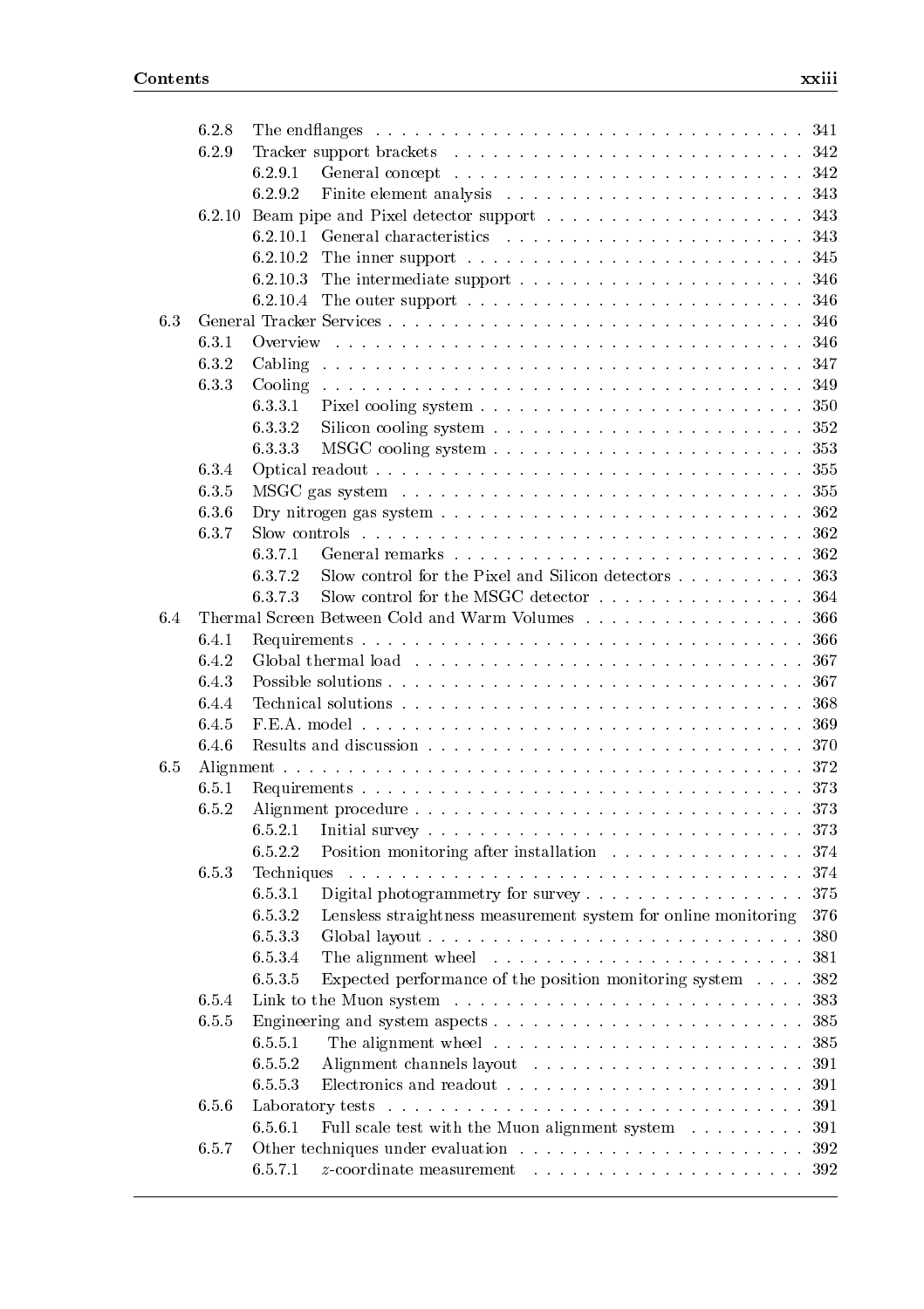|               | 6.5.7.2<br>393                                                                                                                                                                                                                       |
|---------------|--------------------------------------------------------------------------------------------------------------------------------------------------------------------------------------------------------------------------------------|
|               | 6.5.7.3<br>Use of transparent Silicon detectors for the Tracker alignment.<br>393                                                                                                                                                    |
|               | 6.5.7.4<br>Straightness measurement with a stretched wire<br>394                                                                                                                                                                     |
| 6.6           | 394                                                                                                                                                                                                                                  |
| 6.7           | 395                                                                                                                                                                                                                                  |
| 6.7.1         | 395                                                                                                                                                                                                                                  |
| 6.7.2         | 396                                                                                                                                                                                                                                  |
| 6.7.3         | 398                                                                                                                                                                                                                                  |
| 6.7.4         | 399                                                                                                                                                                                                                                  |
| 6.7.5         | 401                                                                                                                                                                                                                                  |
| 6.7.6         | Completion of the installation procedure<br>401                                                                                                                                                                                      |
| 6.7.7         | 402                                                                                                                                                                                                                                  |
|               | 6.7.7.1<br>402                                                                                                                                                                                                                       |
|               | 6.7.7.2<br>402                                                                                                                                                                                                                       |
| 6.8           | 402                                                                                                                                                                                                                                  |
| 6.8.1         | 402                                                                                                                                                                                                                                  |
| 6.8.2         | 403                                                                                                                                                                                                                                  |
| Safety<br>6.9 | 404                                                                                                                                                                                                                                  |
| 6.9.1         | 404                                                                                                                                                                                                                                  |
| 6.9.2         | 405                                                                                                                                                                                                                                  |
| 6.9.3         | 406                                                                                                                                                                                                                                  |
| 6.9.4         | 408                                                                                                                                                                                                                                  |
| 6.9.5         | 408                                                                                                                                                                                                                                  |
| 6.9.6         | 408                                                                                                                                                                                                                                  |
| 6.9.7         | 409                                                                                                                                                                                                                                  |
| 6.9.8         | 409                                                                                                                                                                                                                                  |
|               | 410<br>6.9.8.1                                                                                                                                                                                                                       |
|               | 6.9.8.2<br>410                                                                                                                                                                                                                       |
| 6.9.9         | 416                                                                                                                                                                                                                                  |
|               |                                                                                                                                                                                                                                      |
| Simulation    | 417                                                                                                                                                                                                                                  |
| 7.1           | 417<br>Overview                                                                                                                                                                                                                      |
| 7.2           |                                                                                                                                                                                                                                      |
| 7.3           | Magnetic Field research research research research research research research research research research research research research research research research research research research research research research research<br>418 |
| 7.4           | .<br>The contract of the contract of the contract of the contract of the contract of the contract of the contract of<br>419<br>Beam Pipe                                                                                             |
| 7.5           | 420                                                                                                                                                                                                                                  |
| 7.5.1         | 420                                                                                                                                                                                                                                  |
| 7.5.2         | 421                                                                                                                                                                                                                                  |
| 7.5.3         | 425                                                                                                                                                                                                                                  |
| 7.6           | 426                                                                                                                                                                                                                                  |
| 7.6.1         | 426                                                                                                                                                                                                                                  |
| 7.6.2         | 430                                                                                                                                                                                                                                  |
|               | 434                                                                                                                                                                                                                                  |
| 7.7           | 435                                                                                                                                                                                                                                  |
| 7.7.1         | Sensitive volumes                                                                                                                                                                                                                    |
| 7.7.2         | 435<br>Electronics                                                                                                                                                                                                                   |
| 7.7.3         | 438                                                                                                                                                                                                                                  |
| 7.7.4         | 439                                                                                                                                                                                                                                  |
| 7.7.5         | 439                                                                                                                                                                                                                                  |
| 7.7.6         | 441                                                                                                                                                                                                                                  |
| 7.7.7         | 442                                                                                                                                                                                                                                  |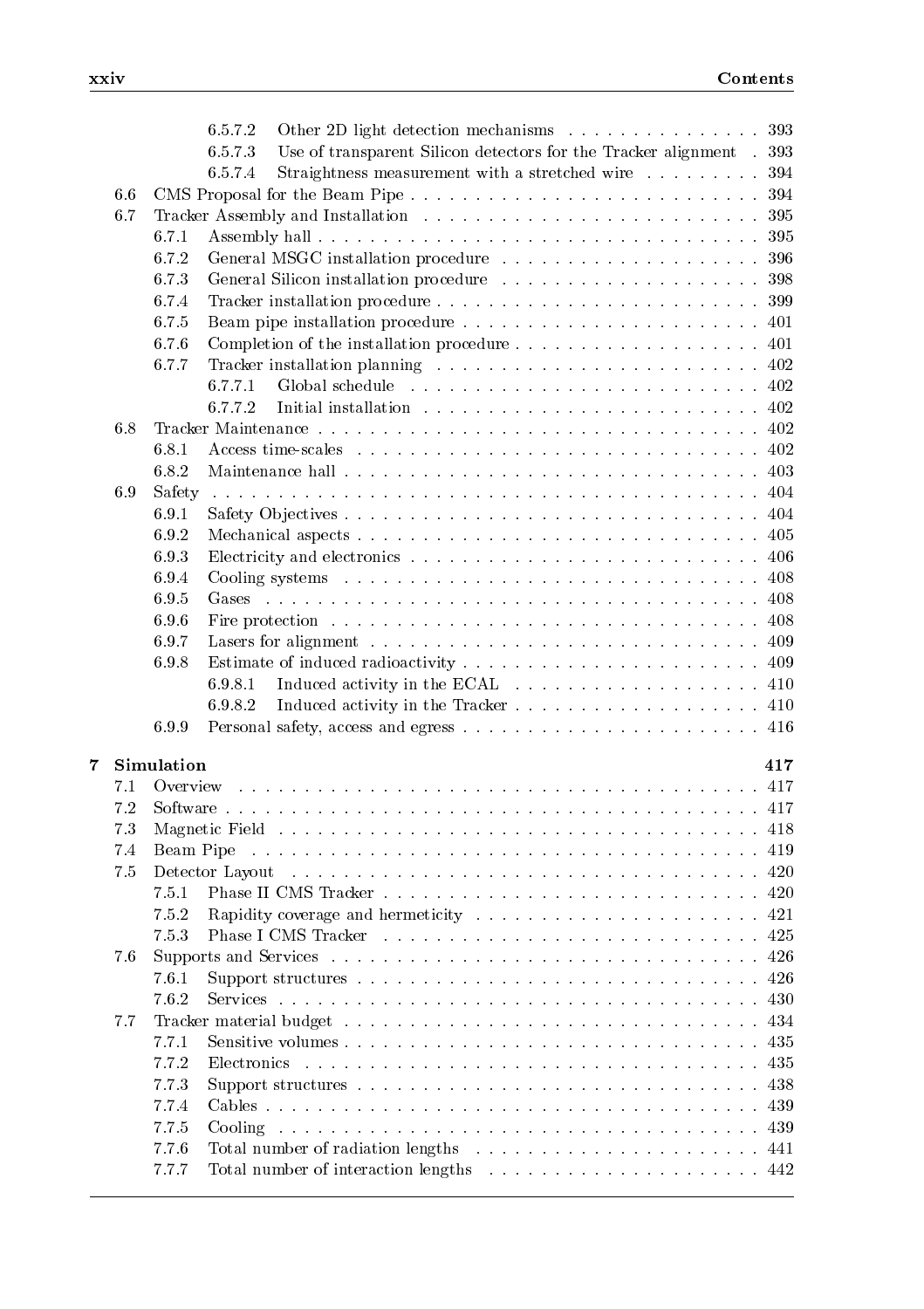|   | 7.8 |                |                                                                                                                                         |  |
|---|-----|----------------|-----------------------------------------------------------------------------------------------------------------------------------------|--|
|   |     | 7.8.1          |                                                                                                                                         |  |
|   |     | 7.8.2          |                                                                                                                                         |  |
|   |     | 7.8.3          |                                                                                                                                         |  |
|   |     | 7.8.4          |                                                                                                                                         |  |
|   |     | 7.8.5          | Comparison with test beam measurements 447                                                                                              |  |
|   | 7.9 |                | 448                                                                                                                                     |  |
|   |     | 7.9.1          | 448                                                                                                                                     |  |
|   |     | 7.9.2          | 448                                                                                                                                     |  |
|   |     | 7.9.3          | 450                                                                                                                                     |  |
|   |     | 7.9.4          |                                                                                                                                         |  |
|   |     |                | 453                                                                                                                                     |  |
|   |     |                | 453                                                                                                                                     |  |
|   |     |                | 453                                                                                                                                     |  |
|   |     |                | 456                                                                                                                                     |  |
|   |     |                | 459                                                                                                                                     |  |
|   |     |                | 460                                                                                                                                     |  |
|   |     |                | 461                                                                                                                                     |  |
|   |     |                |                                                                                                                                         |  |
|   |     |                | 462                                                                                                                                     |  |
|   |     |                | 462                                                                                                                                     |  |
|   |     |                | 463<br>7.11.2.2                                                                                                                         |  |
|   |     |                | 7.11.2.3                                                                                                                                |  |
|   |     |                |                                                                                                                                         |  |
| g |     | Reconstruction | 467                                                                                                                                     |  |
|   |     |                |                                                                                                                                         |  |
|   |     |                |                                                                                                                                         |  |
|   | 8.1 |                | 467                                                                                                                                     |  |
|   |     | 8.1.1          |                                                                                                                                         |  |
|   |     | 8.1.2          | -468                                                                                                                                    |  |
|   |     | 8.1.3          | 469                                                                                                                                     |  |
|   | 8.2 |                | 470<br>Vertex reconstruction<br>a de la caractería de la caractería de la caractería de la caractería de la caractería de la caractería |  |
|   |     | 8.2.1          | 470                                                                                                                                     |  |
|   |     | 8.2.2          |                                                                                                                                         |  |
|   |     |                | 8.2.2.1<br>471                                                                                                                          |  |
|   |     |                | 8.2.2.2<br>Deformable templates algorithm $\ldots \ldots \ldots \ldots \ldots \ldots$ 471                                               |  |
|   | 8.3 |                |                                                                                                                                         |  |
|   |     | 8.3.1          |                                                                                                                                         |  |
|   |     | 8.3.2          |                                                                                                                                         |  |
|   |     | 8.3.3          | -475                                                                                                                                    |  |
| 9 |     |                |                                                                                                                                         |  |
|   |     | Performance    | 477                                                                                                                                     |  |
|   | 9.1 | Overview       | 477                                                                                                                                     |  |
|   | 9.2 |                | 478                                                                                                                                     |  |
|   |     | 9.2.1          | 478                                                                                                                                     |  |
|   |     | 9.2.2          | Minimum bias events<br>478                                                                                                              |  |
|   |     | 9.2.3          | 479                                                                                                                                     |  |
|   |     | 9.2.4          | 479                                                                                                                                     |  |
|   | 9.3 |                | 480                                                                                                                                     |  |
|   |     | 9.3.1          | 481                                                                                                                                     |  |
|   |     | 9.3.2<br>9.3.3 | 483                                                                                                                                     |  |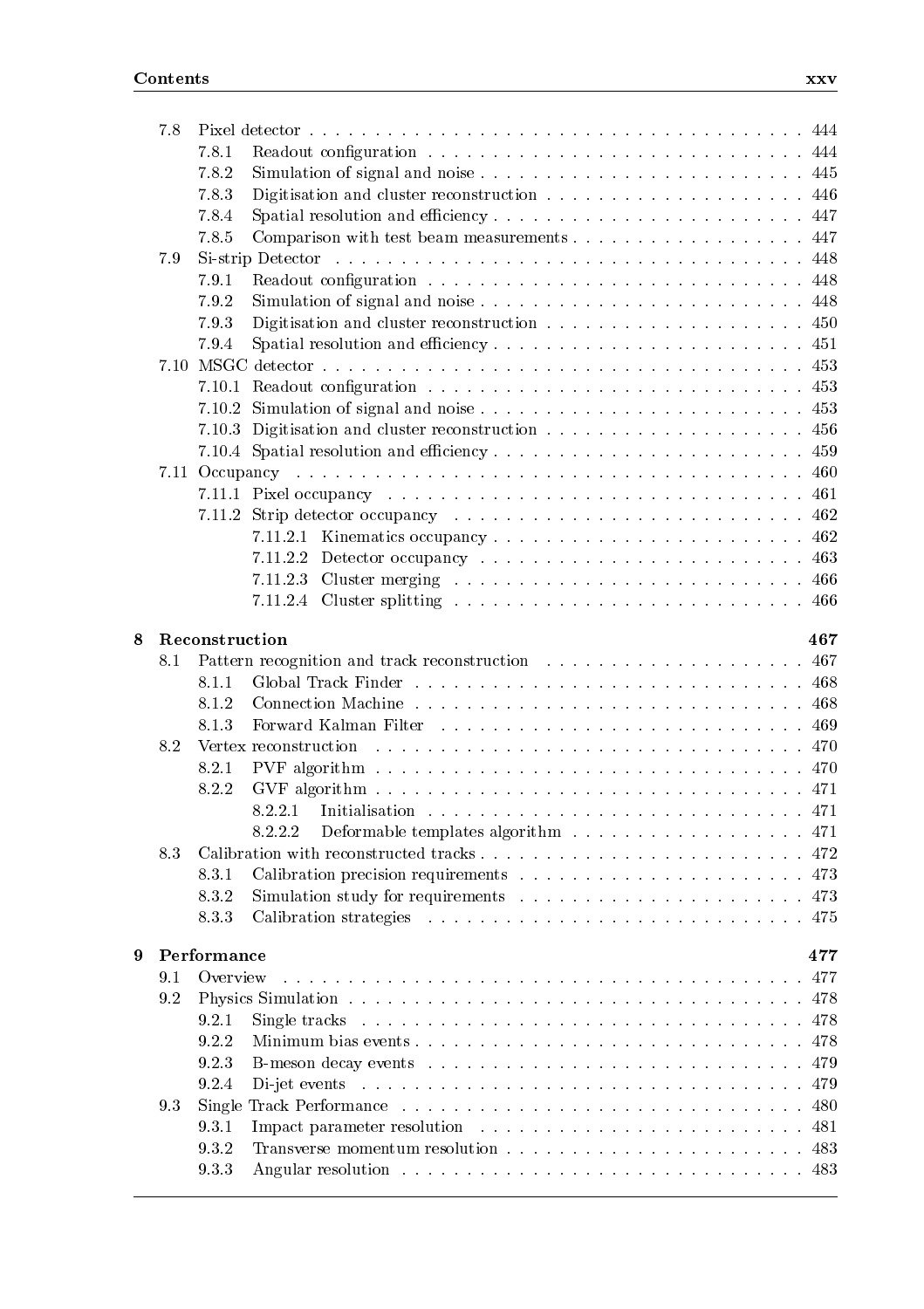|     | 9.3.4 | Track finding efficiency resolution of the contract of the set of the set of the set of the set of the set of the set of the set of the set of the set of the set of the set of the set of the set of the set of the set of th |     |
|-----|-------|--------------------------------------------------------------------------------------------------------------------------------------------------------------------------------------------------------------------------------|-----|
|     | 9.3.5 |                                                                                                                                                                                                                                |     |
|     | 9.3.6 |                                                                                                                                                                                                                                |     |
|     | 9.3.7 | Effect of pile-up respective resonance in the set of pile-up in the set of pile-up in the set of $187$                                                                                                                         |     |
| 9.4 |       |                                                                                                                                                                                                                                |     |
|     | 9.4.1 |                                                                                                                                                                                                                                |     |
|     |       | 9.4.1.1<br>Bremsstrahlung recovery method 490                                                                                                                                                                                  |     |
|     |       | 9.4.1.2                                                                                                                                                                                                                        |     |
|     | 9.4.2 |                                                                                                                                                                                                                                |     |
|     |       | 9.4.2.1                                                                                                                                                                                                                        |     |
|     |       | 9.4.2.2                                                                                                                                                                                                                        |     |
|     |       | 9.4.2.3                                                                                                                                                                                                                        |     |
| 9.5 |       |                                                                                                                                                                                                                                |     |
|     | 9.5.1 |                                                                                                                                                                                                                                |     |
|     |       | 9.5.1.1                                                                                                                                                                                                                        |     |
|     | 9.5.2 |                                                                                                                                                                                                                                |     |
| 9.6 |       |                                                                                                                                                                                                                                |     |
|     | 9.6.1 |                                                                                                                                                                                                                                |     |
|     | 9.6.2 |                                                                                                                                                                                                                                |     |
|     |       | 9.6.2.1                                                                                                                                                                                                                        |     |
|     |       | 9.6.2.2                                                                                                                                                                                                                        |     |
|     | 9.6.3 |                                                                                                                                                                                                                                |     |
| 9.7 |       |                                                                                                                                                                                                                                |     |
|     | 9.7.1 |                                                                                                                                                                                                                                |     |
|     | 9.7.2 |                                                                                                                                                                                                                                |     |
| 9.8 |       |                                                                                                                                                                                                                                |     |
|     | 9.8.1 |                                                                                                                                                                                                                                |     |
|     | 9.8.2 |                                                                                                                                                                                                                                |     |
|     | 9.8.3 | Identification of $\Upsilon \rightarrow \mu\mu$ events in AA interactions 515                                                                                                                                                  |     |
| 9.9 |       |                                                                                                                                                                                                                                |     |
|     |       |                                                                                                                                                                                                                                |     |
|     |       | 10 Project Organisation, Responsibilities, Costs and Planning                                                                                                                                                                  | 519 |
|     |       |                                                                                                                                                                                                                                | 519 |
|     |       |                                                                                                                                                                                                                                |     |
|     |       |                                                                                                                                                                                                                                |     |
|     |       |                                                                                                                                                                                                                                |     |
|     |       |                                                                                                                                                                                                                                |     |
|     |       |                                                                                                                                                                                                                                |     |
|     |       |                                                                                                                                                                                                                                |     |
|     |       |                                                                                                                                                                                                                                |     |
|     |       |                                                                                                                                                                                                                                |     |
|     |       | 10.5.3.2 Forward–Backward MSGC Construction  533                                                                                                                                                                               |     |
|     |       |                                                                                                                                                                                                                                |     |
|     |       |                                                                                                                                                                                                                                |     |
|     |       | <b>A</b> Radiation Environment                                                                                                                                                                                                 | A.1 |
| A.1 |       |                                                                                                                                                                                                                                |     |
| A.2 |       |                                                                                                                                                                                                                                |     |
| A.3 |       |                                                                                                                                                                                                                                |     |
|     | A.3.1 |                                                                                                                                                                                                                                |     |
|     |       |                                                                                                                                                                                                                                |     |